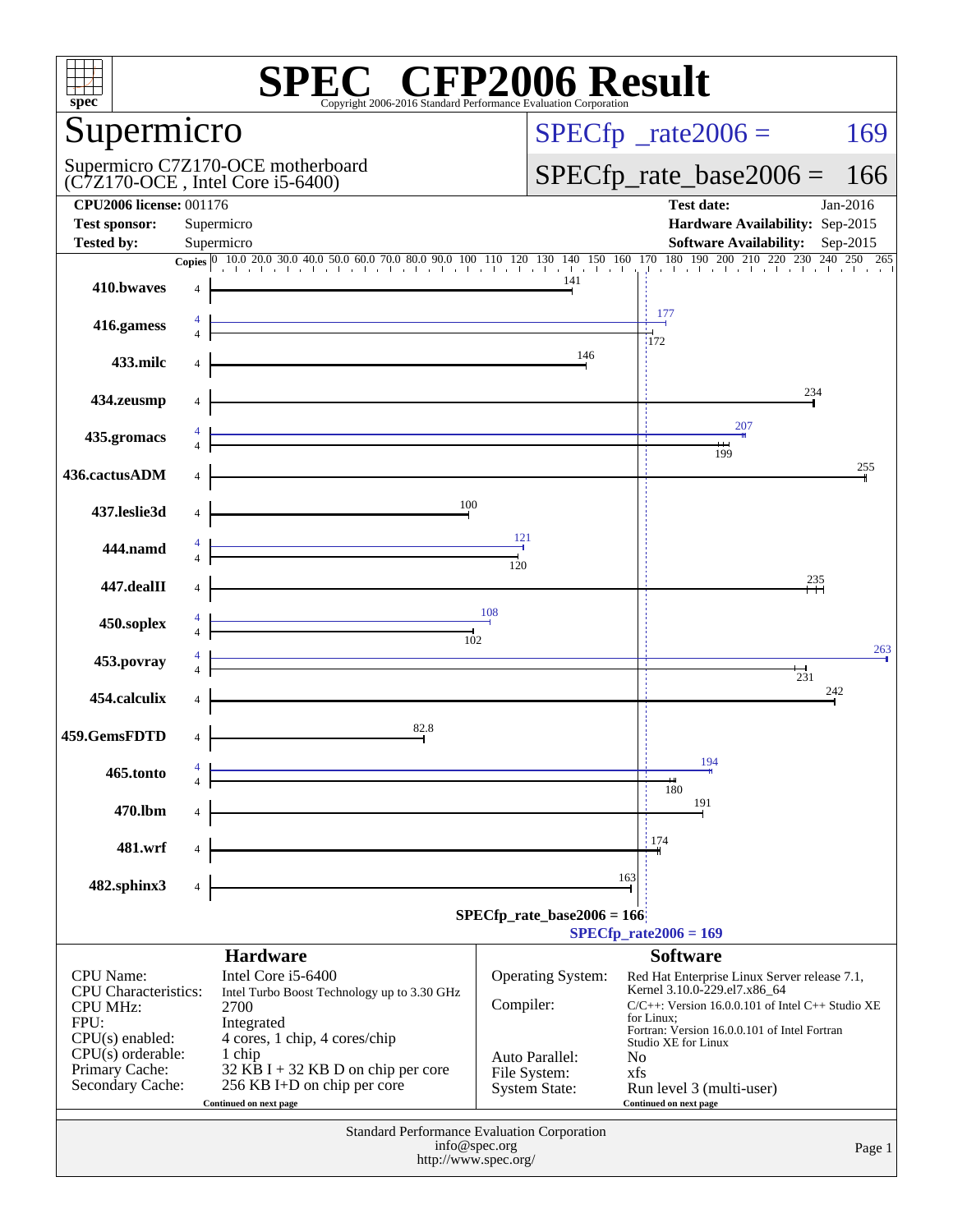

## Supermicro

(C7Z170-OCE , Intel Core i5-6400) Supermicro C7Z170-OCE motherboard  $SPECfp_rate2006 = 169$  $SPECfp_rate2006 = 169$ 

#### [SPECfp\\_rate\\_base2006 =](http://www.spec.org/auto/cpu2006/Docs/result-fields.html#SPECfpratebase2006) 166

| <b>CPU2006 license: 001176</b>       |                                                                                                          |                                                            | <b>Test date:</b><br>$Jan-2016$             |
|--------------------------------------|----------------------------------------------------------------------------------------------------------|------------------------------------------------------------|---------------------------------------------|
| <b>Test sponsor:</b>                 | Supermicro                                                                                               |                                                            | Hardware Availability: Sep-2015             |
| <b>Tested by:</b>                    | Supermicro                                                                                               |                                                            | <b>Software Availability:</b><br>$Sep-2015$ |
| L3 Cache:<br>Other Cache:<br>Memory: | $6 \text{ MB I+D}$ on chip per chip<br>None<br>16 GB (4 x 4 GB 1Rx8 PC4-2800R-U, running at 2133<br>MHz) | <b>Base Pointers:</b><br>Peak Pointers:<br>Other Software: | $32/64$ -bit<br>$32/64$ -bit<br>None        |
| Disk Subsystem:<br>Other Hardware:   | $1 \times 200$ GB SATA III SSD<br>None                                                                   |                                                            |                                             |

| <b>Results Table</b> |                |                |       |                |       |                |             |                |                |              |                |              |                |              |
|----------------------|----------------|----------------|-------|----------------|-------|----------------|-------------|----------------|----------------|--------------|----------------|--------------|----------------|--------------|
|                      |                |                |       | <b>Base</b>    |       |                |             |                |                |              | <b>Peak</b>    |              |                |              |
| <b>Benchmark</b>     | <b>Copies</b>  | <b>Seconds</b> | Ratio | <b>Seconds</b> | Ratio | <b>Seconds</b> | Ratio       | <b>Copies</b>  | <b>Seconds</b> | <b>Ratio</b> | <b>Seconds</b> | <b>Ratio</b> | <b>Seconds</b> | <b>Ratio</b> |
| 410.bwayes           |                | 387            | 141   | 387            | 140   | 387            | <u> 141</u> |                | 387            | 141          | 387            | 140          | 387            | <u>141</u>   |
| 416.gamess           | 4              | 456            | 172   | 456            | 172   | 456            | 172         |                | 443            | 177          | 443            | 177          | 443            | <u>177</u>   |
| $433$ .milc          | 4              | 252            | 146   | 252            | 146   | 252            | 146         |                | 252            | 146          | 252            | 146          | 252            | <u>146</u>   |
| 434.zeusmp           | 4              | 156            | 234   | 155            | 234   | 155            | 234         | Δ              | 156            | 234          | 155            | 234          | 155            | 234          |
| 435.gromacs          | 4              | 145            | 197   | 143            | 199   | 142            | 201         | 4              | 137            | 208          | 138            | 206          | 138            | 207          |
| 436.cactusADM        | 4              | 188            | 255   | 188            | 255   | 188            | 254         | 4              | 188            | 255          | 188            | 255          | 188            | 254          |
| 437.leslie3d         | 4              | 375            | 100   | 375            | 100   | 375            | 100         |                | 375            | <b>100</b>   | 375            | 100          | 375            | 100          |
| 444.namd             | 4              | 268            | 120   | 268            | 120   | 268            | 120         |                | 264            | 122          | 264            | <b>121</b>   | 265            | 121          |
| 447.dealII           | $\overline{4}$ | 192            | 238   | 198            | 232   | 195            | 235         | $\Lambda$      | 192            | 238          | 198            | 232          | 195            | 235          |
| 450.soplex           | 4              | 328            | 102   | 327            | 102   | 327            | 102         | 4              | 308            | 108          | 308            | 108          | 307            | 109          |
| $453$ .povray        | 4              | 92.1           | 231   | 93.7           | 227   | 91.9           | 231         | $\overline{4}$ | 81.1           | 262          | 80.9           | 263          | 81.0           | 263          |
| 454.calculix         | 4              | 136            | 242   | 136            | 243   | 136            | 242         |                | 136            | 242          | 136            | 243          | 136            | 242          |
| 459.GemsFDTD         | 4              | 512            | 82.8  | 512            | 82.8  | 510            | 83.2        |                | 512            | 82.8         | 512            | 82.8         | 510            | 83.2         |
| 465.tonto            | 4              | 220            | 179   | 218            | 181   | 219            | 180         | $\Lambda$      | 202            | 195          | 203            | 194          | 203            | <u>194</u>   |
| 470.1bm              | 4              | 287            | 191   | 287            | 191   | 287            | 191         | 4              | 287            | 191          | 287            | 191          | 287            | 191          |
| 481.wrf              | 4              | 258            | 174   | 256            | 174   | 256            | 175         | 4              | 258            | 174          | 256            | 174          | 256            | 175          |
| 482.sphinx3          | 4              | 477            | 163   | 478            | 163   | 477            | 163         | 4              | 477            | 163          | 478            | 163          | 477            | 163          |

Results appear in the [order in which they were run.](http://www.spec.org/auto/cpu2006/Docs/result-fields.html#RunOrder) Bold underlined text [indicates a median measurement.](http://www.spec.org/auto/cpu2006/Docs/result-fields.html#Median)

#### **[Submit Notes](http://www.spec.org/auto/cpu2006/Docs/result-fields.html#SubmitNotes)**

 The taskset mechanism was used to bind copies to processors. The config file option 'submit' was used to generate taskset commands to bind each copy to a specific processor. For details, please see the config file.

#### **[Operating System Notes](http://www.spec.org/auto/cpu2006/Docs/result-fields.html#OperatingSystemNotes)**

Stack size set to unlimited using "ulimit -s unlimited"

#### **[Platform Notes](http://www.spec.org/auto/cpu2006/Docs/result-fields.html#PlatformNotes)**

 As tested, the system used a Supermicro CSE-743TQ-1200B-SQ chassis. The chassis is configured with a PWS-1K25P-PQ power supply, 1 SNK-P0051AP4 heatsink, as well as 1 FAN-0103L4 rear fan and 2 FAN-0104L4 chassis fan. Continued on next page

> Standard Performance Evaluation Corporation [info@spec.org](mailto:info@spec.org) <http://www.spec.org/>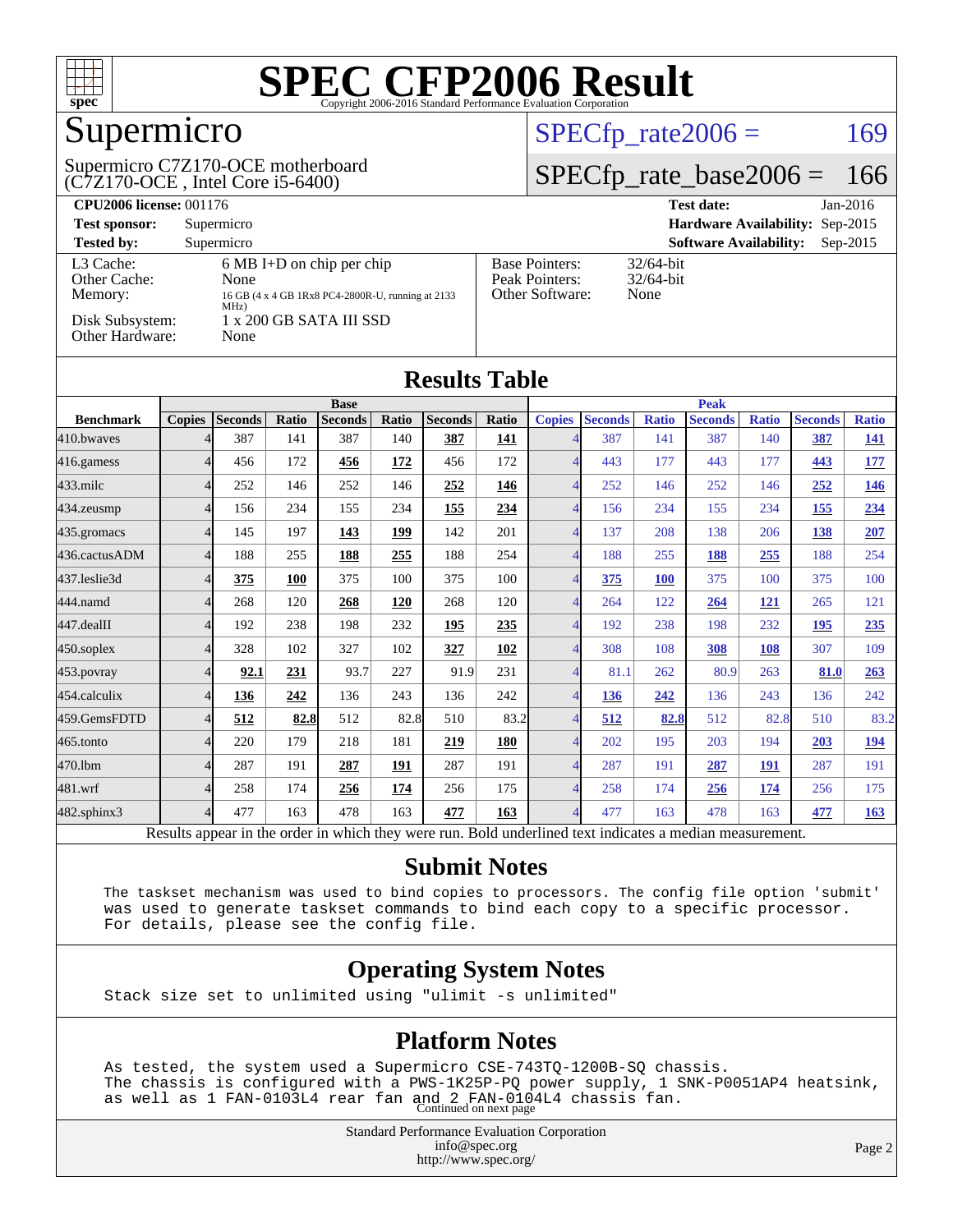

#### Supermicro

 $SPECfp_rate2006 = 169$  $SPECfp_rate2006 = 169$ 

(C7Z170-OCE , Intel Core i5-6400) Supermicro C7Z170-OCE motherboard

[SPECfp\\_rate\\_base2006 =](http://www.spec.org/auto/cpu2006/Docs/result-fields.html#SPECfpratebase2006) 166

**[CPU2006 license:](http://www.spec.org/auto/cpu2006/Docs/result-fields.html#CPU2006license)** 001176 **[Test date:](http://www.spec.org/auto/cpu2006/Docs/result-fields.html#Testdate)** Jan-2016 **[Test sponsor:](http://www.spec.org/auto/cpu2006/Docs/result-fields.html#Testsponsor)** Supermicro **[Hardware Availability:](http://www.spec.org/auto/cpu2006/Docs/result-fields.html#HardwareAvailability)** Sep-2015 **[Tested by:](http://www.spec.org/auto/cpu2006/Docs/result-fields.html#Testedby)** Supermicro **Supermicro [Software Availability:](http://www.spec.org/auto/cpu2006/Docs/result-fields.html#SoftwareAvailability)** Sep-2015

#### **[Platform Notes \(Continued\)](http://www.spec.org/auto/cpu2006/Docs/result-fields.html#PlatformNotes)**

Standard Performance Evaluation Corporation [info@spec.org](mailto:info@spec.org) <http://www.spec.org/> Page 3 Sysinfo program /usr/cpu2006/config/sysinfo.rev6914 \$Rev: 6914 \$ \$Date:: 2014-06-25 #\$ e3fbb8667b5a285932ceab81e28219e1 running on C7Z170-01 Fri Jan 1 16:42:10 2016 This section contains SUT (System Under Test) info as seen by some common utilities. To remove or add to this section, see: <http://www.spec.org/cpu2006/Docs/config.html#sysinfo> From /proc/cpuinfo model name : Intel(R) Core(TM) i5-6400 CPU @ 2.70GHz 1 "physical id"s (chips) 4 "processors" cores, siblings (Caution: counting these is hw and system dependent. The following excerpts from /proc/cpuinfo might not be reliable. Use with caution.) cpu cores : 4 siblings : 4 physical 0: cores 0 1 2 3 cache size : 6144 KB From /proc/meminfo MemTotal: 16206808 kB HugePages\_Total: 0 Hugepagesize: 2048 kB From /etc/\*release\* /etc/\*version\* os-release: NAME="Red Hat Enterprise Linux Server" VERSION="7.1 (Maipo)" ID="rhel" ID\_LIKE="fedora" VERSION\_ID="7.1" PRETTY\_NAME="Red Hat Enterprise Linux Server 7.1 (Maipo)" ANSI\_COLOR="0;31" CPE\_NAME="cpe:/o:redhat:enterprise\_linux:7.1:GA:server" redhat-release: Red Hat Enterprise Linux Server release 7.1 (Maipo) system-release: Red Hat Enterprise Linux Server release 7.1 (Maipo) system-release-cpe: cpe:/o:redhat:enterprise\_linux:7.1:ga:server uname -a: Linux C7Z170-01 3.10.0-229.el7.x86\_64 #1 SMP Thu Jan 29 18:37:38 EST 2015 x86\_64 x86\_64 x86\_64 GNU/Linux run-level 3 Jan 1 01:43 SPEC is set to: /usr/cpu2006<br>Filesystem Type Size Filesystem Type Size Used Avail Use% Mounted on<br>/dev/sda2 xfs 183G 32G 151G 18% / /dev/sda2 xfs 183G 32G 151G 18% / Additional information from dmidecode: Warning: Use caution when you interpret this section. The 'dmidecode' program reads system data which is "intended to allow hardware to be accurately Continued on next page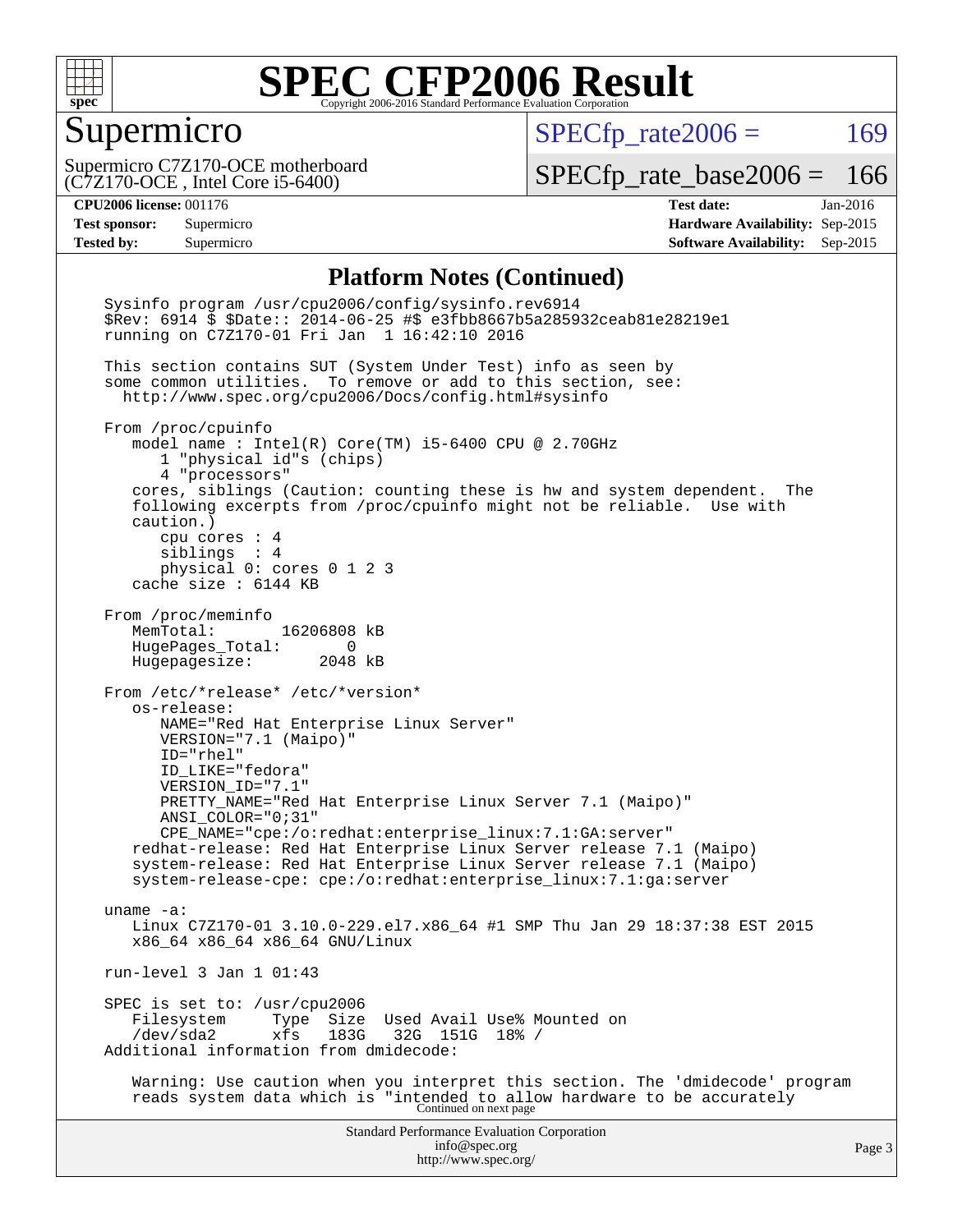

#### Supermicro

 $SPECTp\_rate2006 = 169$ 

(C7Z170-OCE , Intel Core i5-6400) Supermicro C7Z170-OCE motherboard

[SPECfp\\_rate\\_base2006 =](http://www.spec.org/auto/cpu2006/Docs/result-fields.html#SPECfpratebase2006) 166

**[CPU2006 license:](http://www.spec.org/auto/cpu2006/Docs/result-fields.html#CPU2006license)** 001176 **[Test date:](http://www.spec.org/auto/cpu2006/Docs/result-fields.html#Testdate)** Jan-2016 **[Test sponsor:](http://www.spec.org/auto/cpu2006/Docs/result-fields.html#Testsponsor)** Supermicro **[Hardware Availability:](http://www.spec.org/auto/cpu2006/Docs/result-fields.html#HardwareAvailability)** Sep-2015 **[Tested by:](http://www.spec.org/auto/cpu2006/Docs/result-fields.html#Testedby)** Supermicro **Supermicro [Software Availability:](http://www.spec.org/auto/cpu2006/Docs/result-fields.html#SoftwareAvailability)** Sep-2015

#### **[Platform Notes \(Continued\)](http://www.spec.org/auto/cpu2006/Docs/result-fields.html#PlatformNotes)**

 determined", but the intent may not be met, as there are frequent changes to hardware, firmware, and the "DMTF SMBIOS" standard.

 BIOS American Megatrends Inc. 1.0 12/14/2015 Memory: 4x 0420 F4-2800C16-4GRK 4 GB 1 rank 2133 MHz

(End of data from sysinfo program)

#### **[General Notes](http://www.spec.org/auto/cpu2006/Docs/result-fields.html#GeneralNotes)**

Environment variables set by runspec before the start of the run: LD LIBRARY PATH = "/usr/cpu2006/libs/32:/usr/cpu2006/libs/64:/usr/cpu2006/sh"

 Binaries compiled on a system with 1x Intel Core i5-4670K CPU + 32GB memory using RedHat EL 7.1 Transparent Huge Pages enabled with: echo always > /sys/kernel/mm/transparent\_hugepage/enabled

**[Base Compiler Invocation](http://www.spec.org/auto/cpu2006/Docs/result-fields.html#BaseCompilerInvocation)**

[C benchmarks](http://www.spec.org/auto/cpu2006/Docs/result-fields.html#Cbenchmarks):  $\frac{1}{2}$  cc  $-$  m64

[C++ benchmarks:](http://www.spec.org/auto/cpu2006/Docs/result-fields.html#CXXbenchmarks) [icpc -m64](http://www.spec.org/cpu2006/results/res2016q1/cpu2006-20160106-38545.flags.html#user_CXXbase_intel_icpc_64bit_bedb90c1146cab66620883ef4f41a67e)

[Fortran benchmarks](http://www.spec.org/auto/cpu2006/Docs/result-fields.html#Fortranbenchmarks): [ifort -m64](http://www.spec.org/cpu2006/results/res2016q1/cpu2006-20160106-38545.flags.html#user_FCbase_intel_ifort_64bit_ee9d0fb25645d0210d97eb0527dcc06e)

[Benchmarks using both Fortran and C](http://www.spec.org/auto/cpu2006/Docs/result-fields.html#BenchmarksusingbothFortranandC): [icc -m64](http://www.spec.org/cpu2006/results/res2016q1/cpu2006-20160106-38545.flags.html#user_CC_FCbase_intel_icc_64bit_0b7121f5ab7cfabee23d88897260401c) [ifort -m64](http://www.spec.org/cpu2006/results/res2016q1/cpu2006-20160106-38545.flags.html#user_CC_FCbase_intel_ifort_64bit_ee9d0fb25645d0210d97eb0527dcc06e)

#### **[Base Portability Flags](http://www.spec.org/auto/cpu2006/Docs/result-fields.html#BasePortabilityFlags)**

| 410.bwaves: - DSPEC CPU LP64                 |  |
|----------------------------------------------|--|
| 416.gamess: -DSPEC_CPU_LP64                  |  |
| 433.milc: -DSPEC CPU LP64                    |  |
| 434.zeusmp: -DSPEC_CPU_LP64                  |  |
| 435.gromacs: -DSPEC_CPU_LP64 -nofor_main     |  |
| 436.cactusADM: - DSPEC CPU LP64 - nofor main |  |
| 437.leslie3d: -DSPEC_CPU_LP64                |  |
| 444.namd: - DSPEC CPU LP64                   |  |
| 447.dealII: -DSPEC CPU LP64                  |  |
| 450.soplex: -DSPEC_CPU_LP64                  |  |
| 453.povray: -DSPEC CPU LP64                  |  |

Continued on next page

Standard Performance Evaluation Corporation [info@spec.org](mailto:info@spec.org) <http://www.spec.org/>

Page 4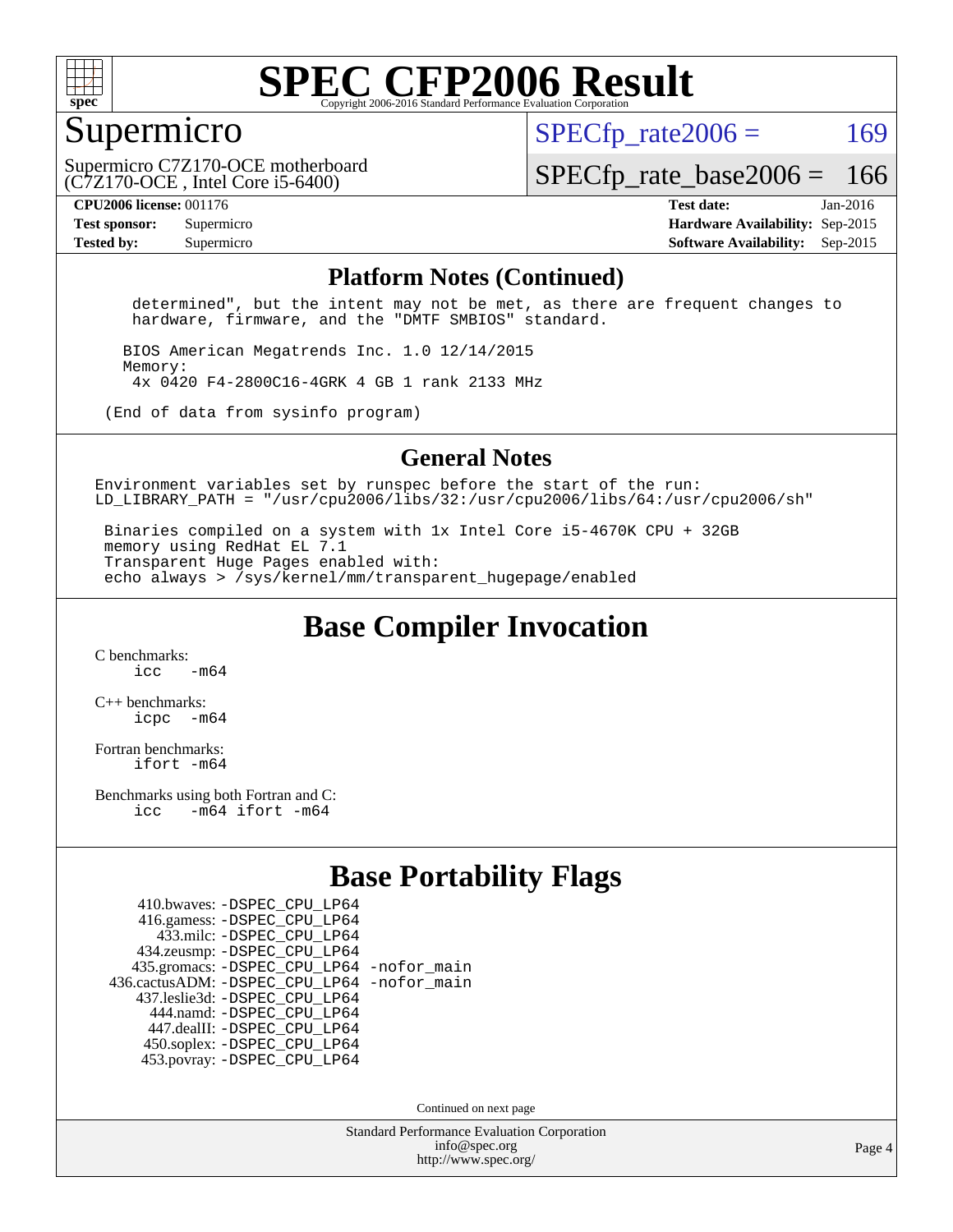

#### Supermicro

 $SPECTp\_rate2006 = 169$ 

(C7Z170-OCE , Intel Core i5-6400) Supermicro C7Z170-OCE motherboard

[SPECfp\\_rate\\_base2006 =](http://www.spec.org/auto/cpu2006/Docs/result-fields.html#SPECfpratebase2006) 166

**[CPU2006 license:](http://www.spec.org/auto/cpu2006/Docs/result-fields.html#CPU2006license)** 001176 **[Test date:](http://www.spec.org/auto/cpu2006/Docs/result-fields.html#Testdate)** Jan-2016 **[Test sponsor:](http://www.spec.org/auto/cpu2006/Docs/result-fields.html#Testsponsor)** Supermicro **[Hardware Availability:](http://www.spec.org/auto/cpu2006/Docs/result-fields.html#HardwareAvailability)** Sep-2015 **[Tested by:](http://www.spec.org/auto/cpu2006/Docs/result-fields.html#Testedby)** Supermicro **Supermicro [Software Availability:](http://www.spec.org/auto/cpu2006/Docs/result-fields.html#SoftwareAvailability)** Sep-2015

### **[Base Portability Flags \(Continued\)](http://www.spec.org/auto/cpu2006/Docs/result-fields.html#BasePortabilityFlags)**

 454.calculix: [-DSPEC\\_CPU\\_LP64](http://www.spec.org/cpu2006/results/res2016q1/cpu2006-20160106-38545.flags.html#suite_basePORTABILITY454_calculix_DSPEC_CPU_LP64) [-nofor\\_main](http://www.spec.org/cpu2006/results/res2016q1/cpu2006-20160106-38545.flags.html#user_baseLDPORTABILITY454_calculix_f-nofor_main) 459.GemsFDTD: [-DSPEC\\_CPU\\_LP64](http://www.spec.org/cpu2006/results/res2016q1/cpu2006-20160106-38545.flags.html#suite_basePORTABILITY459_GemsFDTD_DSPEC_CPU_LP64) 465.tonto: [-DSPEC\\_CPU\\_LP64](http://www.spec.org/cpu2006/results/res2016q1/cpu2006-20160106-38545.flags.html#suite_basePORTABILITY465_tonto_DSPEC_CPU_LP64) 470.lbm: [-DSPEC\\_CPU\\_LP64](http://www.spec.org/cpu2006/results/res2016q1/cpu2006-20160106-38545.flags.html#suite_basePORTABILITY470_lbm_DSPEC_CPU_LP64) 481.wrf: [-DSPEC\\_CPU\\_LP64](http://www.spec.org/cpu2006/results/res2016q1/cpu2006-20160106-38545.flags.html#suite_basePORTABILITY481_wrf_DSPEC_CPU_LP64) [-DSPEC\\_CPU\\_CASE\\_FLAG](http://www.spec.org/cpu2006/results/res2016q1/cpu2006-20160106-38545.flags.html#b481.wrf_baseCPORTABILITY_DSPEC_CPU_CASE_FLAG) [-DSPEC\\_CPU\\_LINUX](http://www.spec.org/cpu2006/results/res2016q1/cpu2006-20160106-38545.flags.html#b481.wrf_baseCPORTABILITY_DSPEC_CPU_LINUX) 482.sphinx3: [-DSPEC\\_CPU\\_LP64](http://www.spec.org/cpu2006/results/res2016q1/cpu2006-20160106-38545.flags.html#suite_basePORTABILITY482_sphinx3_DSPEC_CPU_LP64)

## **[Base Optimization Flags](http://www.spec.org/auto/cpu2006/Docs/result-fields.html#BaseOptimizationFlags)**

[C benchmarks](http://www.spec.org/auto/cpu2006/Docs/result-fields.html#Cbenchmarks):

[-xCORE-AVX2](http://www.spec.org/cpu2006/results/res2016q1/cpu2006-20160106-38545.flags.html#user_CCbase_f-xAVX2_5f5fc0cbe2c9f62c816d3e45806c70d7) [-ipo](http://www.spec.org/cpu2006/results/res2016q1/cpu2006-20160106-38545.flags.html#user_CCbase_f-ipo) [-O3](http://www.spec.org/cpu2006/results/res2016q1/cpu2006-20160106-38545.flags.html#user_CCbase_f-O3) [-no-prec-div](http://www.spec.org/cpu2006/results/res2016q1/cpu2006-20160106-38545.flags.html#user_CCbase_f-no-prec-div) [-opt-prefetch](http://www.spec.org/cpu2006/results/res2016q1/cpu2006-20160106-38545.flags.html#user_CCbase_f-opt-prefetch) [-auto-p32](http://www.spec.org/cpu2006/results/res2016q1/cpu2006-20160106-38545.flags.html#user_CCbase_f-auto-p32) [-ansi-alias](http://www.spec.org/cpu2006/results/res2016q1/cpu2006-20160106-38545.flags.html#user_CCbase_f-ansi-alias)

 $C_{++}$  benchmarks: [-xCORE-AVX2](http://www.spec.org/cpu2006/results/res2016q1/cpu2006-20160106-38545.flags.html#user_CXXbase_f-xAVX2_5f5fc0cbe2c9f62c816d3e45806c70d7) [-ipo](http://www.spec.org/cpu2006/results/res2016q1/cpu2006-20160106-38545.flags.html#user_CXXbase_f-ipo) [-O3](http://www.spec.org/cpu2006/results/res2016q1/cpu2006-20160106-38545.flags.html#user_CXXbase_f-O3) [-no-prec-div](http://www.spec.org/cpu2006/results/res2016q1/cpu2006-20160106-38545.flags.html#user_CXXbase_f-no-prec-div) [-opt-prefetch](http://www.spec.org/cpu2006/results/res2016q1/cpu2006-20160106-38545.flags.html#user_CXXbase_f-opt-prefetch) [-auto-p32](http://www.spec.org/cpu2006/results/res2016q1/cpu2006-20160106-38545.flags.html#user_CXXbase_f-auto-p32) [-ansi-alias](http://www.spec.org/cpu2006/results/res2016q1/cpu2006-20160106-38545.flags.html#user_CXXbase_f-ansi-alias)

[Fortran benchmarks](http://www.spec.org/auto/cpu2006/Docs/result-fields.html#Fortranbenchmarks):

[-xCORE-AVX2](http://www.spec.org/cpu2006/results/res2016q1/cpu2006-20160106-38545.flags.html#user_FCbase_f-xAVX2_5f5fc0cbe2c9f62c816d3e45806c70d7) [-ipo](http://www.spec.org/cpu2006/results/res2016q1/cpu2006-20160106-38545.flags.html#user_FCbase_f-ipo) [-O3](http://www.spec.org/cpu2006/results/res2016q1/cpu2006-20160106-38545.flags.html#user_FCbase_f-O3) [-no-prec-div](http://www.spec.org/cpu2006/results/res2016q1/cpu2006-20160106-38545.flags.html#user_FCbase_f-no-prec-div) [-opt-prefetch](http://www.spec.org/cpu2006/results/res2016q1/cpu2006-20160106-38545.flags.html#user_FCbase_f-opt-prefetch)

[Benchmarks using both Fortran and C](http://www.spec.org/auto/cpu2006/Docs/result-fields.html#BenchmarksusingbothFortranandC): [-xCORE-AVX2](http://www.spec.org/cpu2006/results/res2016q1/cpu2006-20160106-38545.flags.html#user_CC_FCbase_f-xAVX2_5f5fc0cbe2c9f62c816d3e45806c70d7) [-ipo](http://www.spec.org/cpu2006/results/res2016q1/cpu2006-20160106-38545.flags.html#user_CC_FCbase_f-ipo) [-O3](http://www.spec.org/cpu2006/results/res2016q1/cpu2006-20160106-38545.flags.html#user_CC_FCbase_f-O3) [-no-prec-div](http://www.spec.org/cpu2006/results/res2016q1/cpu2006-20160106-38545.flags.html#user_CC_FCbase_f-no-prec-div) [-opt-prefetch](http://www.spec.org/cpu2006/results/res2016q1/cpu2006-20160106-38545.flags.html#user_CC_FCbase_f-opt-prefetch) [-auto-p32](http://www.spec.org/cpu2006/results/res2016q1/cpu2006-20160106-38545.flags.html#user_CC_FCbase_f-auto-p32) [-ansi-alias](http://www.spec.org/cpu2006/results/res2016q1/cpu2006-20160106-38545.flags.html#user_CC_FCbase_f-ansi-alias)

### **[Peak Compiler Invocation](http://www.spec.org/auto/cpu2006/Docs/result-fields.html#PeakCompilerInvocation)**

[C benchmarks](http://www.spec.org/auto/cpu2006/Docs/result-fields.html#Cbenchmarks):  $-m64$ 

[C++ benchmarks \(except as noted below\):](http://www.spec.org/auto/cpu2006/Docs/result-fields.html#CXXbenchmarksexceptasnotedbelow) [icpc -m64](http://www.spec.org/cpu2006/results/res2016q1/cpu2006-20160106-38545.flags.html#user_CXXpeak_intel_icpc_64bit_bedb90c1146cab66620883ef4f41a67e)

450.soplex: [icpc -m32 -L/opt/intel/compilers\\_and\\_libraries\\_2016/linux/compiler/lib/ia32\\_lin](http://www.spec.org/cpu2006/results/res2016q1/cpu2006-20160106-38545.flags.html#user_peakCXXLD450_soplex_intel_icpc_b4f50a394bdb4597aa5879c16bc3f5c5)

[Fortran benchmarks](http://www.spec.org/auto/cpu2006/Docs/result-fields.html#Fortranbenchmarks): [ifort -m64](http://www.spec.org/cpu2006/results/res2016q1/cpu2006-20160106-38545.flags.html#user_FCpeak_intel_ifort_64bit_ee9d0fb25645d0210d97eb0527dcc06e)

[Benchmarks using both Fortran and C](http://www.spec.org/auto/cpu2006/Docs/result-fields.html#BenchmarksusingbothFortranandC): [icc -m64](http://www.spec.org/cpu2006/results/res2016q1/cpu2006-20160106-38545.flags.html#user_CC_FCpeak_intel_icc_64bit_0b7121f5ab7cfabee23d88897260401c) [ifort -m64](http://www.spec.org/cpu2006/results/res2016q1/cpu2006-20160106-38545.flags.html#user_CC_FCpeak_intel_ifort_64bit_ee9d0fb25645d0210d97eb0527dcc06e)

### **[Peak Portability Flags](http://www.spec.org/auto/cpu2006/Docs/result-fields.html#PeakPortabilityFlags)**

410.bwaves: [-DSPEC\\_CPU\\_LP64](http://www.spec.org/cpu2006/results/res2016q1/cpu2006-20160106-38545.flags.html#suite_peakPORTABILITY410_bwaves_DSPEC_CPU_LP64)

Continued on next page

Standard Performance Evaluation Corporation [info@spec.org](mailto:info@spec.org) <http://www.spec.org/>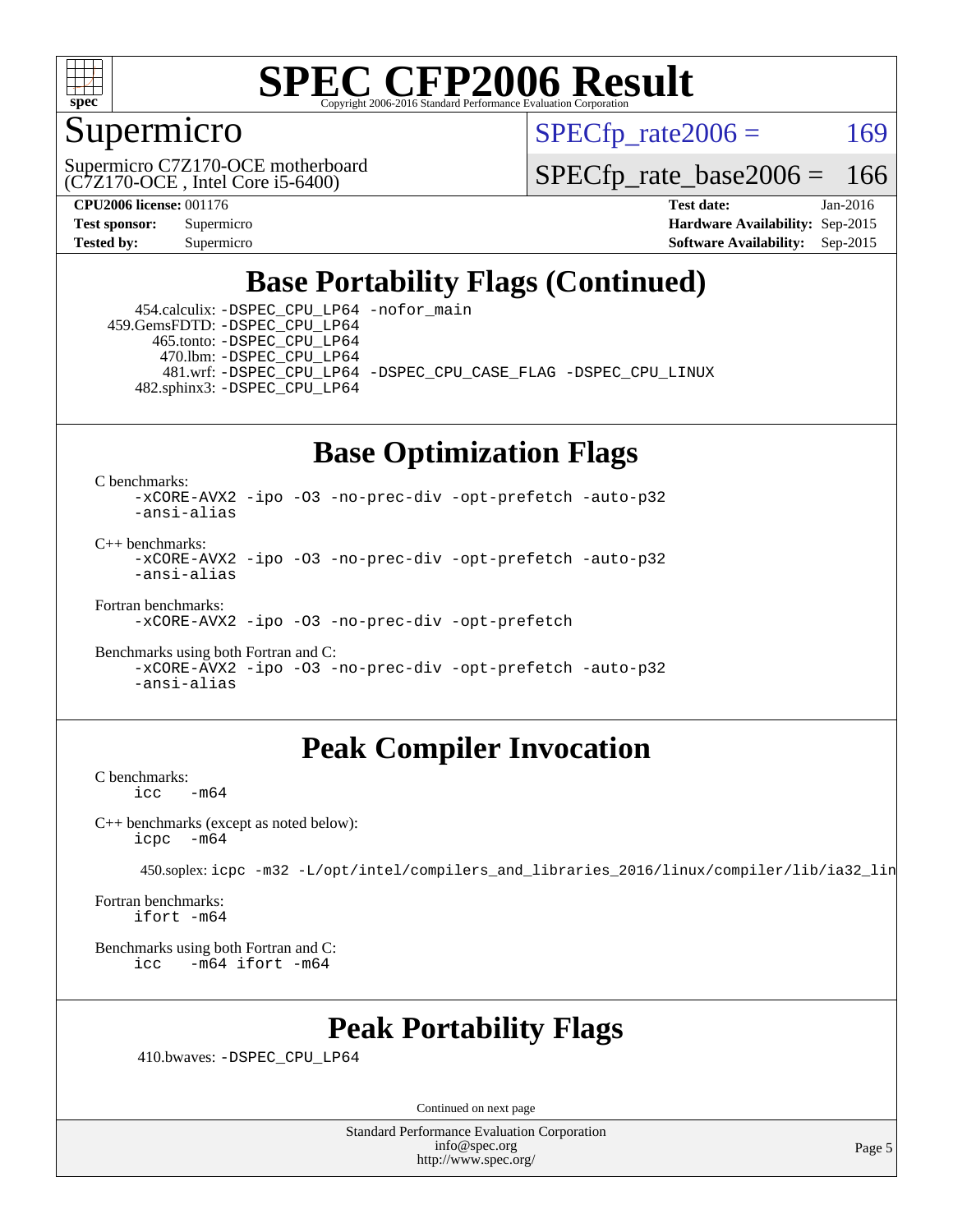

## Supermicro

 $SPECTp\_rate2006 = 169$ 

(C7Z170-OCE , Intel Core i5-6400) Supermicro C7Z170-OCE motherboard

[SPECfp\\_rate\\_base2006 =](http://www.spec.org/auto/cpu2006/Docs/result-fields.html#SPECfpratebase2006) 166

| <b>Test sponsor:</b> | Supermicro |
|----------------------|------------|
| Tested by:           | Supermicro |

**[CPU2006 license:](http://www.spec.org/auto/cpu2006/Docs/result-fields.html#CPU2006license)** 001176 **[Test date:](http://www.spec.org/auto/cpu2006/Docs/result-fields.html#Testdate)** Jan-2016 **[Hardware Availability:](http://www.spec.org/auto/cpu2006/Docs/result-fields.html#HardwareAvailability)** Sep-2015 **[Software Availability:](http://www.spec.org/auto/cpu2006/Docs/result-fields.html#SoftwareAvailability)** Sep-2015

## **[Peak Portability Flags \(Continued\)](http://www.spec.org/auto/cpu2006/Docs/result-fields.html#PeakPortabilityFlags)**

| 416.gamess: -DSPEC_CPU_LP64                                    |  |
|----------------------------------------------------------------|--|
| 433.milc: -DSPEC CPU LP64                                      |  |
| 434.zeusmp: -DSPEC_CPU_LP64                                    |  |
| 435.gromacs: -DSPEC_CPU_LP64 -nofor_main                       |  |
| 436.cactusADM: -DSPEC CPU LP64 -nofor main                     |  |
| 437.leslie3d: -DSPEC CPU LP64                                  |  |
| 444.namd: -DSPEC CPU LP64                                      |  |
| 447.dealII: -DSPEC CPU LP64                                    |  |
| 450.soplex: -D_FILE_OFFSET_BITS=64                             |  |
| 453.povray: -DSPEC_CPU_LP64                                    |  |
| 454.calculix: - DSPEC CPU LP64 - nofor main                    |  |
| 459.GemsFDTD: -DSPEC CPU LP64                                  |  |
| 465.tonto: - DSPEC CPU LP64                                    |  |
| 470.1bm: - DSPEC CPU LP64                                      |  |
| 481.wrf: -DSPEC_CPU_LP64 -DSPEC_CPU_CASE_FLAG -DSPEC_CPU_LINUX |  |
| 482.sphinx3: -DSPEC_CPU_LP64                                   |  |

## **[Peak Optimization Flags](http://www.spec.org/auto/cpu2006/Docs/result-fields.html#PeakOptimizationFlags)**

[C benchmarks](http://www.spec.org/auto/cpu2006/Docs/result-fields.html#Cbenchmarks):

```
 433.milc: basepeak = yes
   470.lbm: basepeak = yes
482.sphinx3: basepeak = yes
```
#### [C++ benchmarks:](http://www.spec.org/auto/cpu2006/Docs/result-fields.html#CXXbenchmarks)

```
 444.namd: -xCORE-AVX2(pass 2) -prof-gen:threadsafe(pass 1)
       -no-prec-div(pass 2)-par-num-threads=1(pass 1) -prof-use(pass 2) -fno-alias
       -auto-ilp32
```

```
 447.dealII: basepeak = yes
```

```
 450.soplex: -xCORE-AVX2(pass 2) -prof-gen:threadsafe(pass 1)
          -i\text{po}(pass 2) -\overset{\sim}{O}3(pass 2)-no-prec-div(pass 2)
          -par-num-threads=1(pass 1) -prof-use(pass 2)
          -opt-malloc-options=3
```

```
 453.povray: -xCORE-AVX2(pass 2) -prof-gen:threadsafe(pass 1)
          -ipo(pass 2) -O3(pass 2) -no-prec-div(pass 2)
          -par-num-threads=1(pass 1) -prof-use(pass 2) -unroll4
          -ansi-alias
```
[Fortran benchmarks](http://www.spec.org/auto/cpu2006/Docs/result-fields.html#Fortranbenchmarks):

Continued on next page

```
Standard Performance Evaluation Corporation
             info@spec.org
           http://www.spec.org/
```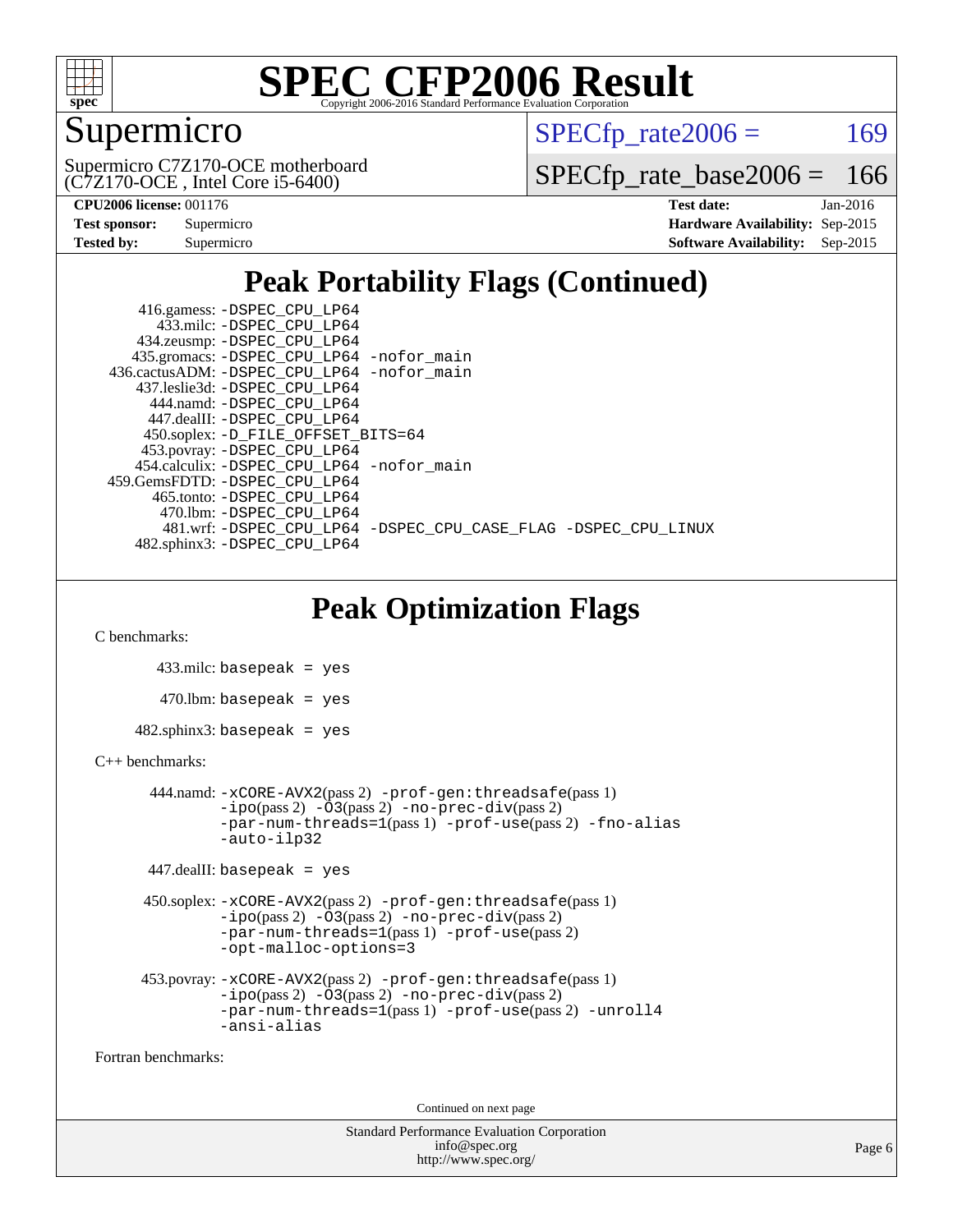

Supermicro

 $SPECTp\_rate2006 = 169$ 

(C7Z170-OCE , Intel Core i5-6400) Supermicro C7Z170-OCE motherboard [SPECfp\\_rate\\_base2006 =](http://www.spec.org/auto/cpu2006/Docs/result-fields.html#SPECfpratebase2006) 166

**[CPU2006 license:](http://www.spec.org/auto/cpu2006/Docs/result-fields.html#CPU2006license)** 001176 **[Test date:](http://www.spec.org/auto/cpu2006/Docs/result-fields.html#Testdate)** Jan-2016 **[Test sponsor:](http://www.spec.org/auto/cpu2006/Docs/result-fields.html#Testsponsor)** Supermicro **[Hardware Availability:](http://www.spec.org/auto/cpu2006/Docs/result-fields.html#HardwareAvailability)** Sep-2015 **[Tested by:](http://www.spec.org/auto/cpu2006/Docs/result-fields.html#Testedby)** Supermicro **Supermicro [Software Availability:](http://www.spec.org/auto/cpu2006/Docs/result-fields.html#SoftwareAvailability)** Sep-2015

## **[Peak Optimization Flags \(Continued\)](http://www.spec.org/auto/cpu2006/Docs/result-fields.html#PeakOptimizationFlags)**

```
410.bwaves: basepeak = yes 416.gamess: -xCORE-AVX2(pass 2) -prof-gen:threadsafe(pass 1)
                 -no-prec-div(pass 2)-par-num-threads=1(pass 1) -prof-use(pass 2) -unroll2
                 -inline-level=0 -scalar-rep-
        434.zeusmp: basepeak = yes
        437.leslie3d: basepeak = yes
     459.GemsFDTD: basepeak = yes
          465.tonto: -xCORE-AVX2(pass 2) -prof-gen:threadsafe(pass 1)
                 -no-prec-div(pass 2)-par-num-threads=1(pass 1) -prof-use(pass 2) -unroll4 -auto
                 -inline-calloc -opt-malloc-options=3
  Benchmarks using both Fortran and C: 
       435.gromacs: -xCORE-AVX2(pass 2) -prof-gen:threadsafe(pass 1)
                 -no-prec-div(pass 2)-par-num-threads=1(pass 1) -prof-use(pass 2) -opt-prefetch
                 -auto-ilp32
     436.cactusADM: basepeak = yes
       454.calculix: basepeak = yes
          481.wrf: basepeak = yes
                      The flags files that were used to format this result can be browsed at
http://www.spec.org/cpu2006/flags/Intel-ic16.0-official-linux64.html
http://www.spec.org/cpu2006/flags/Supermicro-Platform-Settings-V1.2-revH.html
```
You can also download the XML flags sources by saving the following links: <http://www.spec.org/cpu2006/flags/Intel-ic16.0-official-linux64.xml> <http://www.spec.org/cpu2006/flags/Supermicro-Platform-Settings-V1.2-revH.xml>